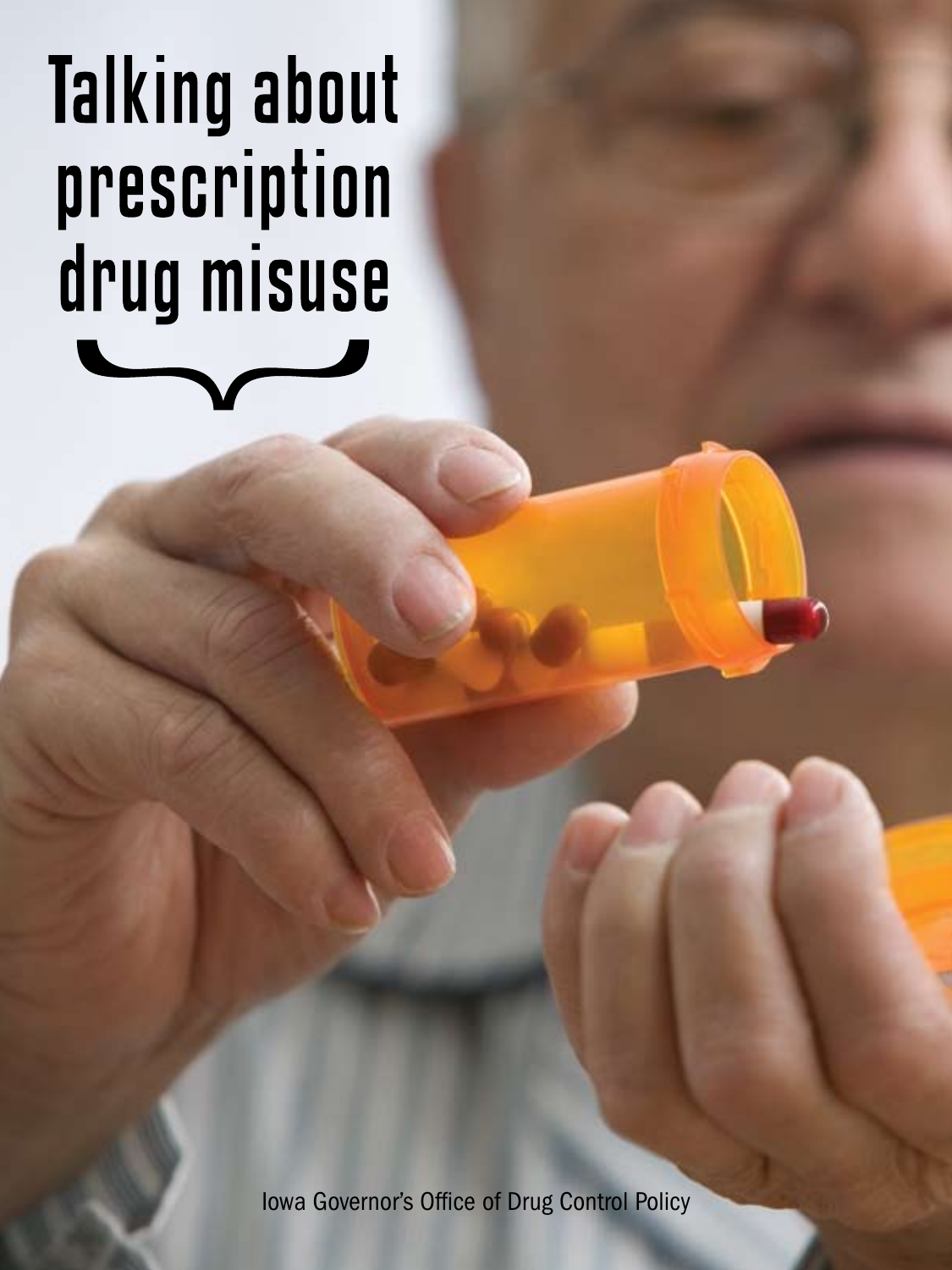# **Talking about** prescription drug misuse

As we age, our bodies become more vulnerable to the effects of prescription drug use. Our metabolism changes, and we often use more prescription drugs than in the past. If we misuse our



medicines or take them in a manner not prescribed, we increase the risk of negative effects.

It is estimated that over 35 million Americans are ages 65 and older, which represents roughly 12.4% of the total population. As baby boomers age, this population is expected to increase to 70 million, or 20% of the population. Clearly, educating ourselves, aging parents or other relatives and friends about the risk of prescription drug misuse is crucial.

**Older adults tend to need more kinds of medication to help their bodies stay healthy. This itself creates increased risk for misuse.** In addition, the way the aging body metabolizes, distributes and removes medication changes. Changes in body weight, circulation and liver and kidney function all impact how medicines affect the body.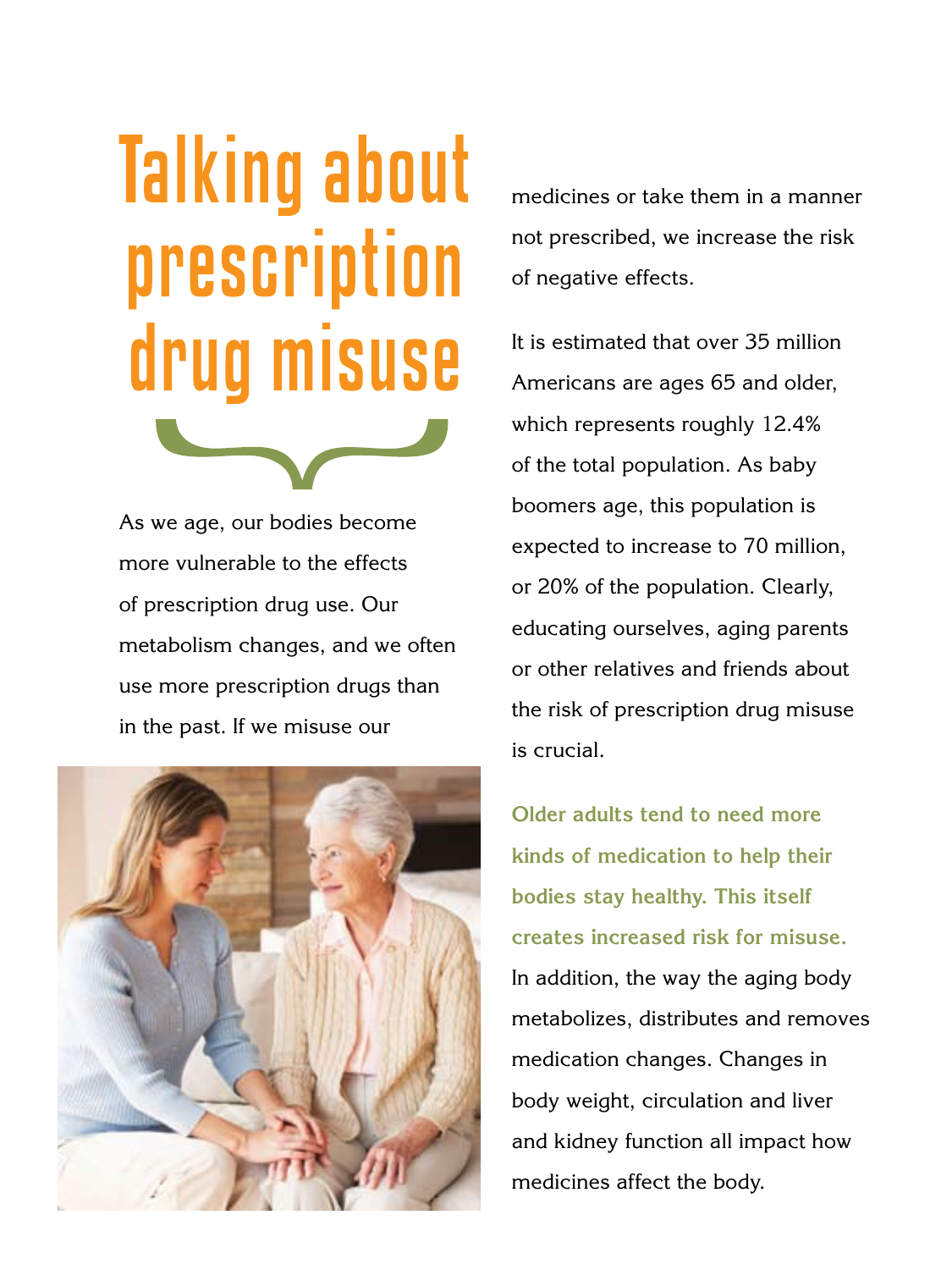# Why are older adults misusing medicines?

Most older adults don't misuse their prescription medications intentionally, but it can happen in several ways:

- **Misunderstanding directions** regarding quantity and frequency of use.
- Dangerous drug interactions. Often older adults see multiple doctors who may not always communicate with one another regarding potential dangerous side effects from certain drug combinations.
- Mixing medications with alcohol or other drugs, including herbal supplements and vitamins, can cause harmful interactions and may create symptoms that mimic mental health disorders or diseases more common among older adults such as Alzheimer's disease.

In some cases the misuse is intentional, such as taking too much of an anti-anxiety medicine because it helps the older adult feel better, but since the drugs being abused are not

"illegal" like cocaine or marijuana, the perception of harm and the stigma related to misuse are not as great. This can lead the older adult to believe that what they are doing is not dangerous.

In addition to physical changes that affect how medications impact the body, older adults are also facing significant life changes. Loss of a spouse, retirement, loneliness, isolation, death of friends, loss of physical function such as eyesight, hearing or mobility or lack of family contact can all influence the way a person feels and the choices he or she makes. This may cause prescription misuse or other drug abuse which can cause symptoms of diseases common to older adults such as depression and dementia.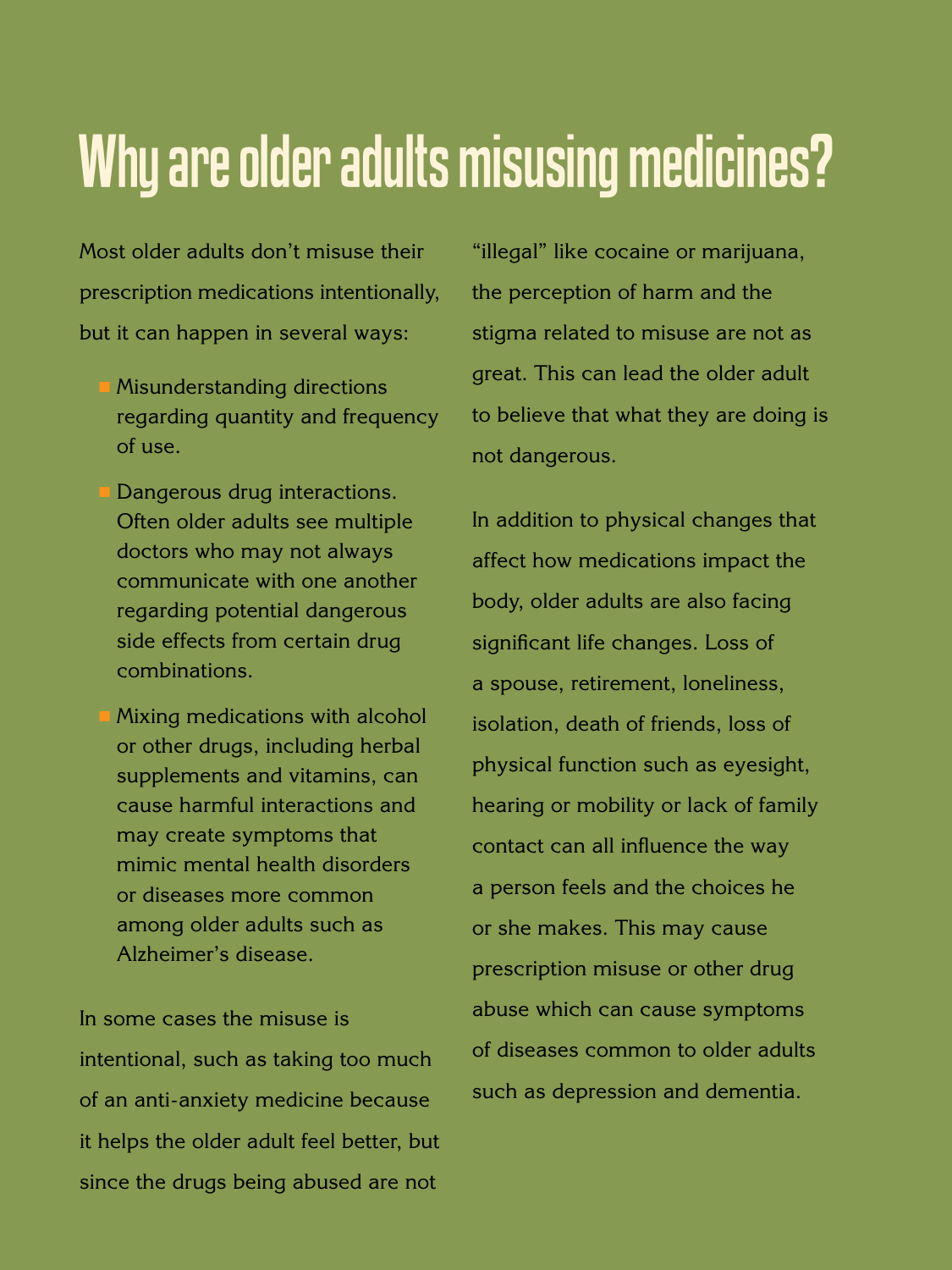### Commonly misused prescription and OTC drugs

The most commonly misused or abused prescriptions among older adults drugs fall into two categories.

**Opioids** are narcotic painkillers such as Morphine, Codeine, oxycodone and hydrocodone. They are commonly prescribed to relieve



severe pain, and with proper medical management their use is safe and rarely causes addiction.

When abused, these drugs cause symptoms similar to those of heroin — a surge of euphoria followed by alternating wakefulness and

drowsiness and cloudy mental thinking due to depression of the central nervous system. **Opioids are often associated with addiction and fatal overdose.** 

Withdrawal produces drug craving, restlessness, muscle and bone pain, insomnia, diarrhea and vomiting, cold flashes with goose bumps ("cold turkey"), kicking movements and other symptoms. Major withdrawal symptoms peak between 48 and 72 hours after the last dose and subside after about a week.

#### Central nervous system (CNS) depressants such

as Xanax and Valium are used to treat anxiety and sleep disorders, and slow normal brain function by decreasing brain activity. This can be helpful for someone suffering from anxiety or a sleep disorder, **but when these drugs are misused they can be addictive and even deadly.**  Prescribed doses of CNS depressants may be inappropriately high for older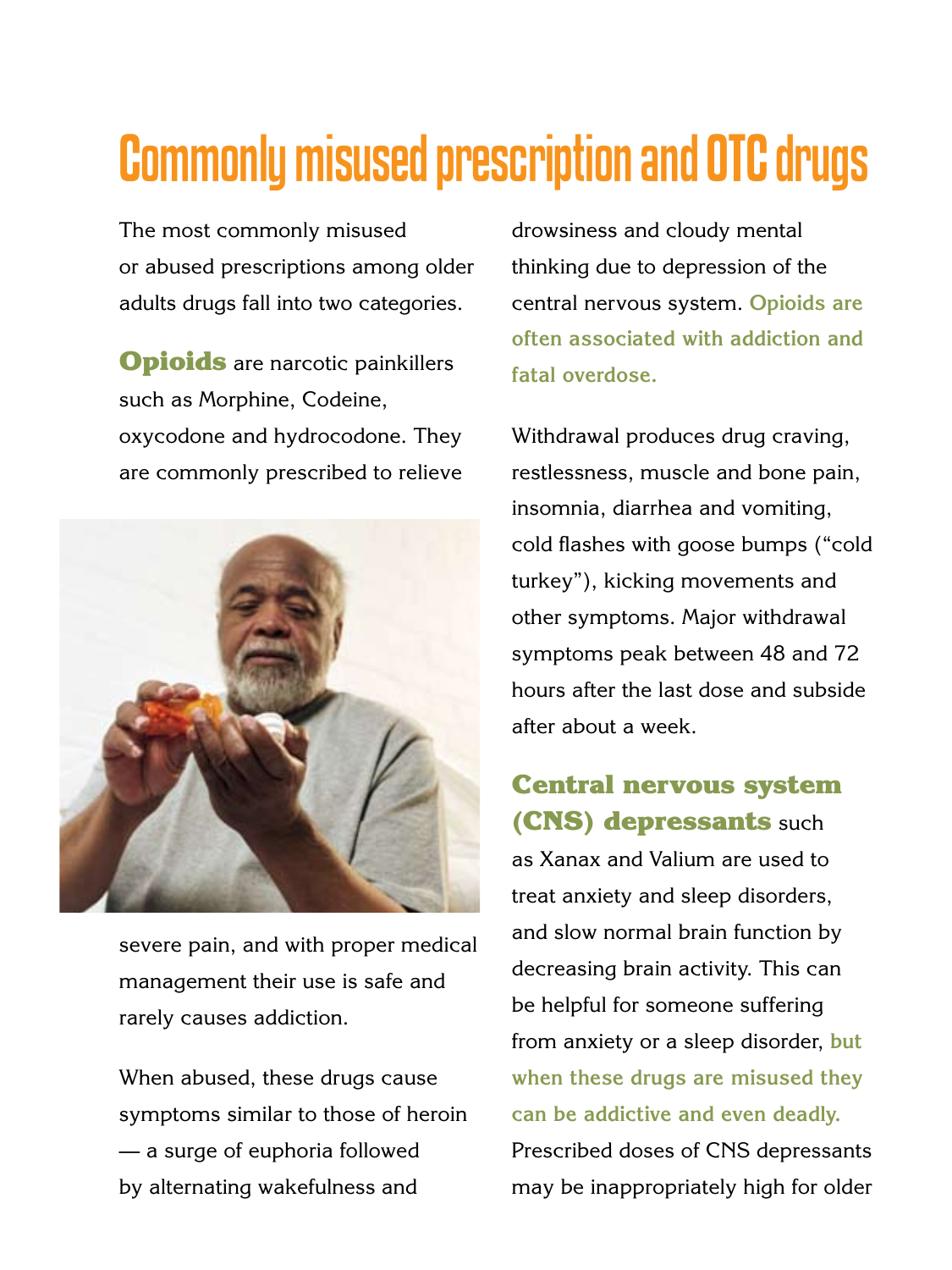adults. Their bodies don't metabolize the drugs efficiently, thus causing problems to occur more quickly. Since these types of medications can make people feel and sleep better, it may encourage misuse.

CNS depressants shouldn't be combined with other medications or substances that cause sleepiness such as alcohol, prescription pain medication or some over-the-counter allergy and cold medications. **Doing so can slow breathing or slow the heart rate and respiration which can be fatal.**



# Signs of medication misuse

**It is important that older adults and their caretakers understand the impact that misuse of prescription medicine can have and recognize some of the signals that may indicate a problem.**

Many of these signs can also be caused by an undiagnosed illness such as Alzheimer's disease, dementia, Parkinson's disease or depression, so it is important to rule that out as a cause.

- **I** Unexplained memory loss or forgetfulness
- $\blacksquare$  Lack of coordination (falling, stumbling)
- **F** Excessive tiredness
- Slurred speech
- **Lack of personal hygiene** (bathing, brushing teeth, clean clothes)
- **n** Moodiness
- $\blacksquare$  Lack of interest in usual activities
- $\blacksquare$  Isolation (not wanting to see friends or family)
- $\blacksquare$  Difficulty concentrating or completing sentences
- $\blacksquare$  Changes in eating habits
- <sup>n</sup> "Zombie" like behavior (motionless, unresponsive to others, unaware of surroundings)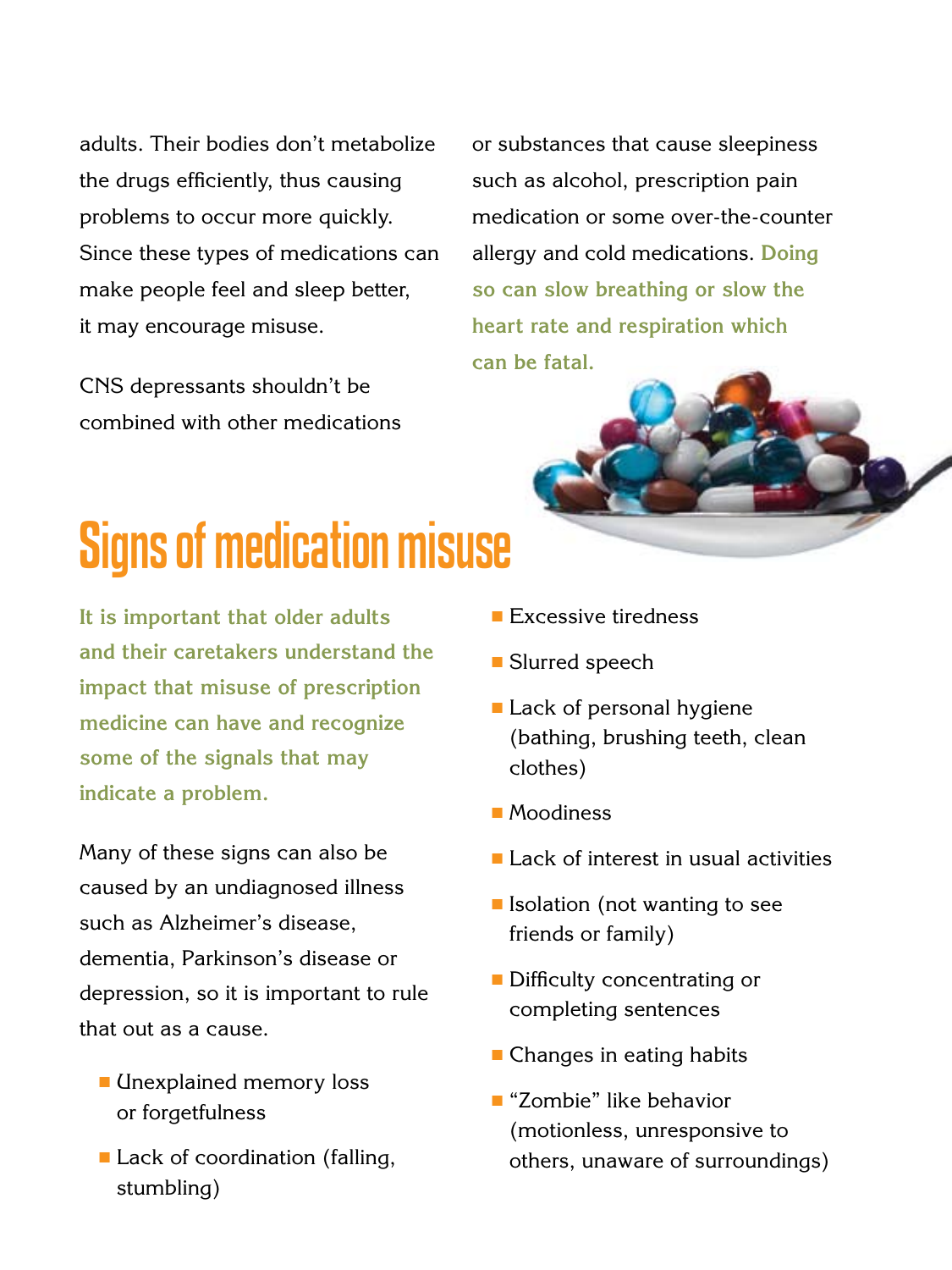

### Steps that you or your caretaker can take to reduce the risk of prescription misuse

### **When visiting the doctor or pharmacist:**

- **Keep a list of all your doctors,** the reasons you are seeing them and a list of all the medicines and supplements you take prescription, over-the-counter, vitamins, herbals and dietary supplements. Each time you visit your doctor or pharmacist it is important that you share this information with him or her.
- **Talk to your doctors and** pharmacist about food or medicine allergies or other medical problems that could affect your ability to take certain medications.
- Don't be afraid to ask questions. Ask your doctor or pharmacist what to expect from drugs you are prescribed. Make sure you feel you have the information needed to effectively manage your health and your medications.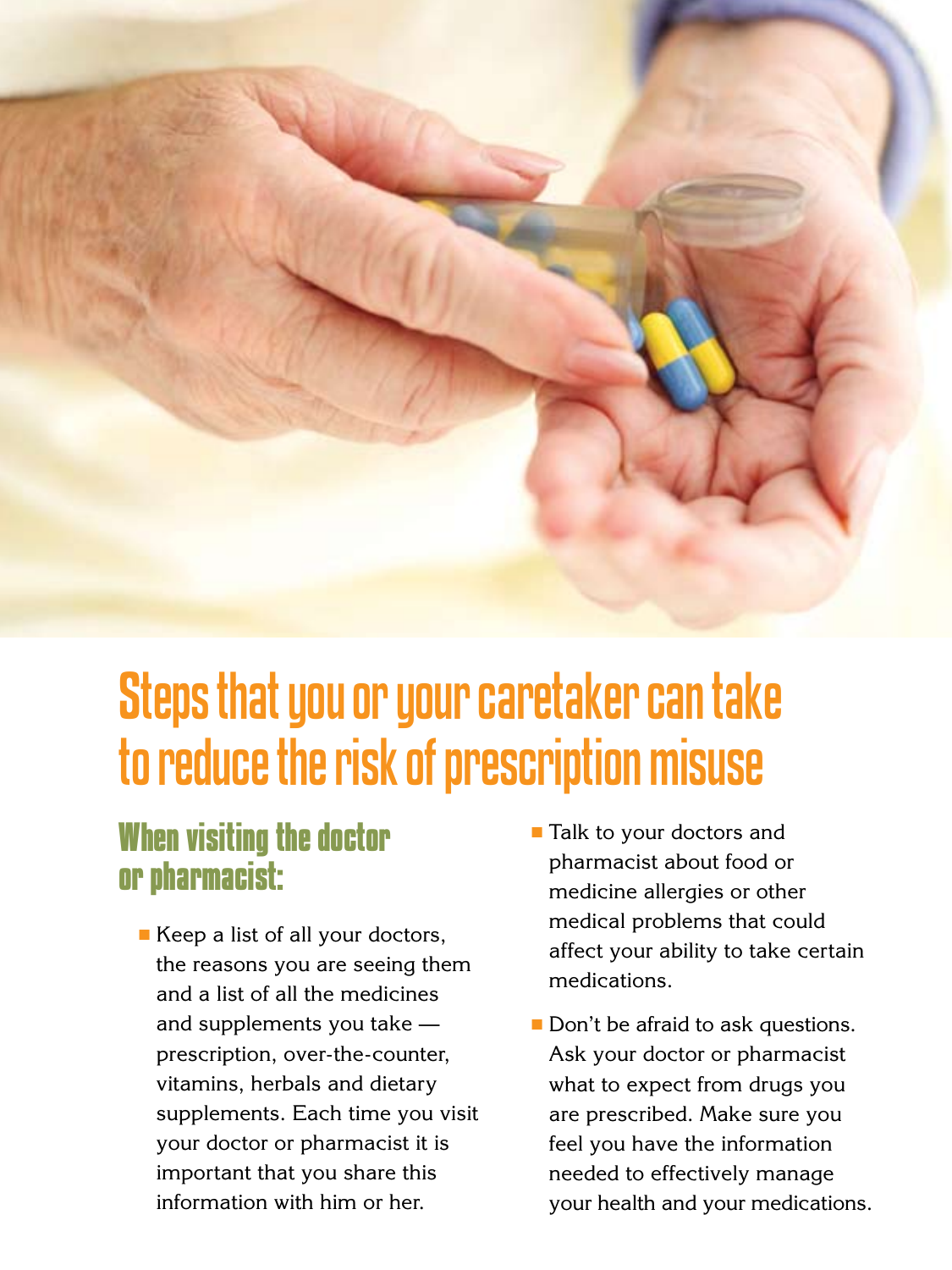- Ask if there is a risk of addiction to the drug. Discuss with your doctor or pharmacist how to avoid problems with the drug.
- If you're in recovery from drug addiction, make sure your doctors know. Many medications prescribed for pain, insomnia and anxiety can be addictive. If your doctors know your history, they can look for drugs that are unlikely to trigger addiction.
- Ask the doctor, medical staff or pharmacist to give you written advice or directions. You can then review the information in a less stressful environment.

#### **At home:**

- Carefully follow directions on all medications, including OTC drugs and supplements. If labels are hard to read, ask your pharmacist to use large type or have someone type or write directions on a slip of paper and tape it to the medicine bottle.
- Be aware of warnings on OTC medications, prescriptions and supplements concerning use of alcohol or other medications with that drug. Ask your doctor or pharmacist if you are unsure.
- Try to use the same pharmacy for all your prescriptions. This allows your pharmacist to know what you are taking and alert you to potential side effects or negative drug interactions.
- Refer to your pharmacist when you have questions about your medicines.
- Keep track of side effects and let the doctor or pharmacist know if you experience unexplained symptoms or changes in the way you feel.
- Have your medicines reviewed by your doctors and pharmacist at least twice a year.
- Devise a daily or weekly medication schedule to reduce the likelihood of misuse.
- Don't share your medicines with your friends or family members. Only your doctor should diagnose and treat a health problem. It is also illegal to give prescription medicine to another person.
- If dealing with your medicines becomes confusing, ask someone to help you. If a family member or friend is not available, many communities have home health aides or visiting nurses who can help.